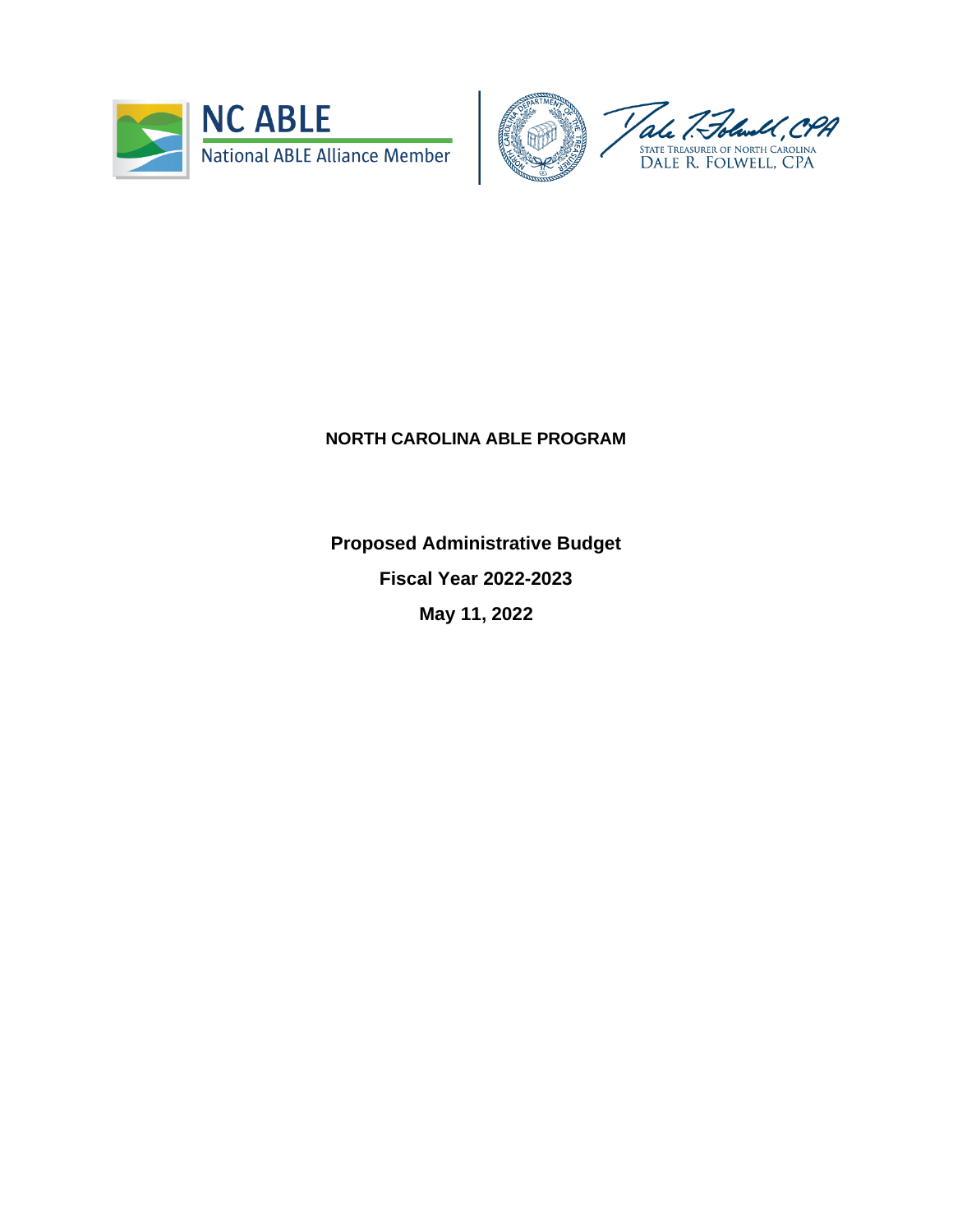## **NC ABLE Program Financial Summary**

## Key Facts:

• Appropriated Budget:

The budget for the second year of the biennium remains the same from last year (2021-2022). The fiscal year 2022 - 2023 appropriation is \$209,074.

• Revenue Assumptions:

NC ABLE Program administrative fee of \$5 per account is projected to total \$7,750 (1,550 Accounts @ 12/31/21 \* \$5) for the time period from 7/1/21 to 6/30/22.

• Expenditure Assumptions:

No change in expenditures. Marketing & Outreach remains the same.

Fiscal year 2022 - 23 projected expenses reflect all expenses associated with the administration of the NC ABLE Program.

Approximate \$99,000 annual payment for Program Administrative services provided by Retirement Systems Division – Supplemental Retirement Plan (SRP) personnel. SRP staff time allocation supporting NC ABLE Program:

| RSD Staff Support NC ABLE Program      |               |  |  |  |  |  |  |
|----------------------------------------|---------------|--|--|--|--|--|--|
|                                        | Time $(\%)$   |  |  |  |  |  |  |
|                                        | Allocation to |  |  |  |  |  |  |
|                                        | <b>ABLE</b>   |  |  |  |  |  |  |
| Director Supplemental Savings Program  | 20%           |  |  |  |  |  |  |
| Communications Officer SRP             | 25%           |  |  |  |  |  |  |
| RSD Retirement Comm. & Content Manager | 10%           |  |  |  |  |  |  |
| <b>Asst. General Counsel SRP</b>       | 10%           |  |  |  |  |  |  |
| <b>Operations Analyst SRP</b>          | 5%            |  |  |  |  |  |  |